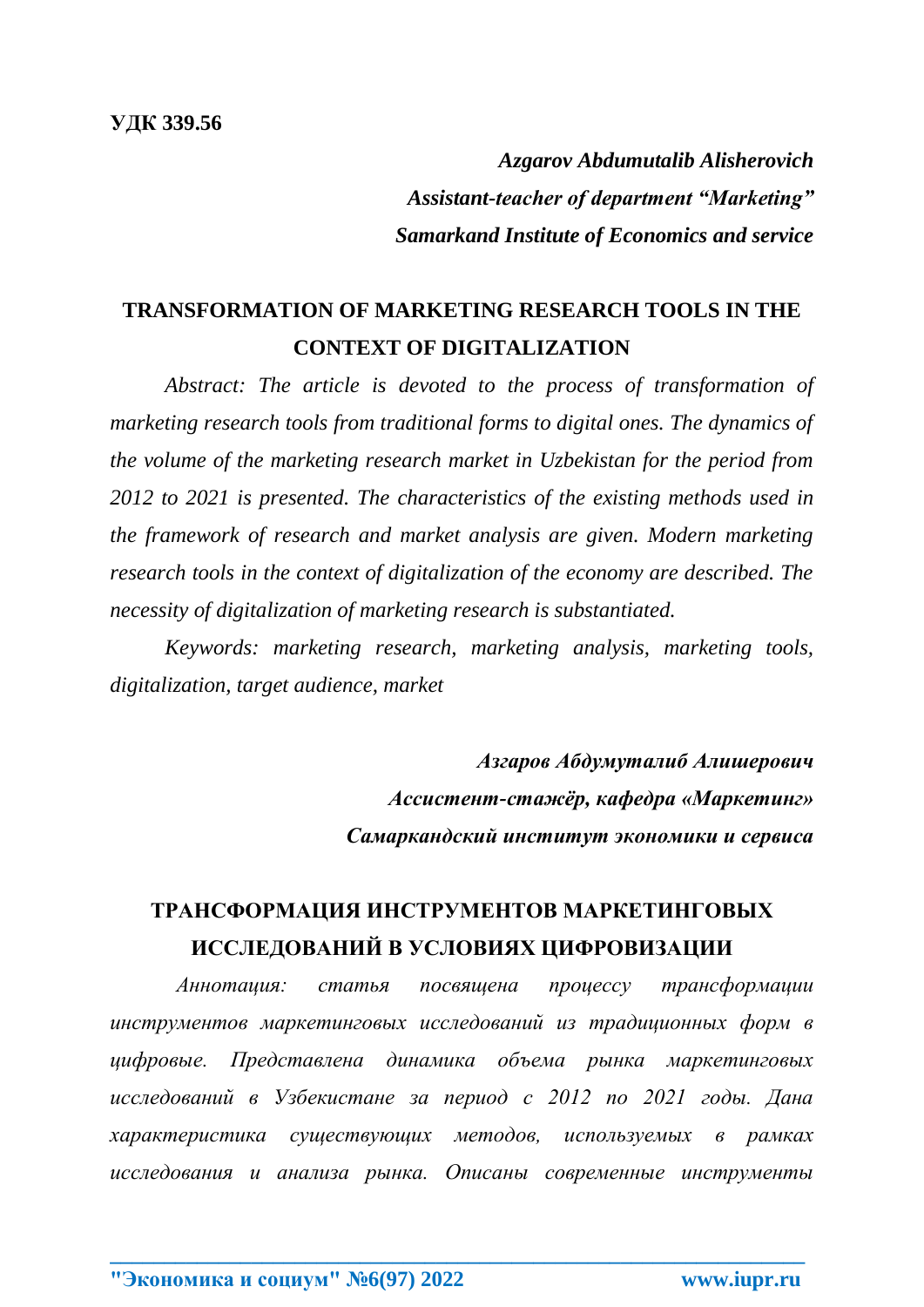*маркетинговых исследований в условиях цифровизации экономики. Обосновывается необходимость цифровизации маркетинговых исследований.*

*Ключевые слова: маркетинговые исследования, маркетинговый анализ, инструменты маркетинга, цифровизация, целевая аудитория, рынок.*

To solve the problems of effective current and strategic planning, making managerial decisions, each company in modern conditions must have a wellbuilt marketing information system, which is a system of measures for searching, storing and analyzing marketing information. The main role in building such a system belongs to marketing research. Despite the difficult economic situation, the volume of the Uzbek marketing research market shows stable growth, over the period from 2013 to 2021 it grew by 88% (from 8.2 billion soums to 15.9 billion soums) [1]. Today, the management of most enterprises applies modern tools and methods of marketing research in practice, since in the conditions of the active development of the digital economy, they are more promising than traditional ones. Competitive analysis of marketing services in the global network suggests that the sale of products through digital channels is in a more advantageous position [2]. In this connection, the analysis of modern tools and methods used by enterprises in the framework of marketing research becomes very relevant.

Marketing research includes the search, collection, processing and analysis of data necessary for making managerial decisions [3]. They are aimed at forming a strategy for the development of an enterprise in the market, studying consumer behavior in order to develop an effective marketing mix. Marketing research reveals the opportunities and problems of the enterprise, serves as the basis for making strategic decisions and monitoring the effectiveness of the company's marketing activities.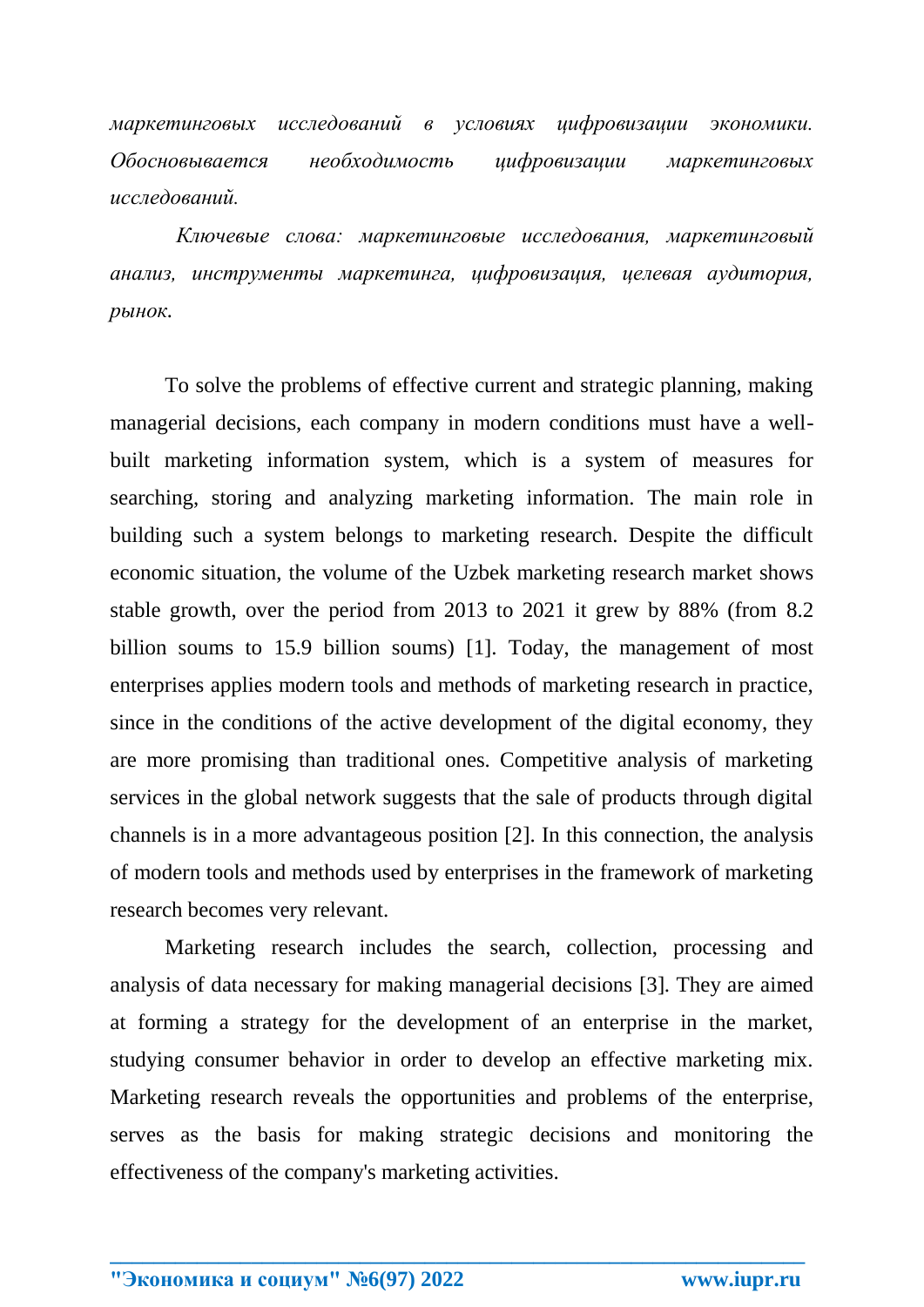As everyone knows, the main methods of marketing research include observation, experiment and survey [4]. Observation involves the study of the behavior of potential consumers in the process of making a decision to purchase a product, consumption of a service. Using this method, you can create a model for making decisions about making a purchase. The survey is one of the most popular research methods, the essence of which is the direct interaction of the researcher with the respondents. Conducting a survey allows you to find out the opinions of a particular group of people, to identify the characteristics of the behavior of potential consumers using a questionnaire. The method of Internet surveys is perhaps one of the most popular in conducting research on the global network [5]. Basically, surveys are conducted through user surveys.

An experiment in marketing is a method of collecting information that involves the direct intervention of the researcher in the processes he is studying. This method allows you to identify cause-and-effect relationships between events and establish control over all factors that affect the functioning of the objects under study. With the development of digital technologies and the emergence of a large number of different online platforms, the main methods of marketing research are being transformed and their transition to the digital environment. The most popular are web analytics tools, of which the most famous are Google Analytics and Yandex. Metrics. With the help of which you can collect detailed information about the company's website visitors, their preferences, geographic location, etc. There are also lesser-known tools, such as: IBM Watson Analytics (IBM Watson Analitics) - finds patterns in the data and displays the results in the form of various reports or Metabase (Metabase) - a solution designed not only for data analysis, but also for visualizing the results [6].

Currently, the process of conducting surveys using various instant messengers and social networks has become widespread due to their availability and popularity. The most common in the Uzbek market are social networks -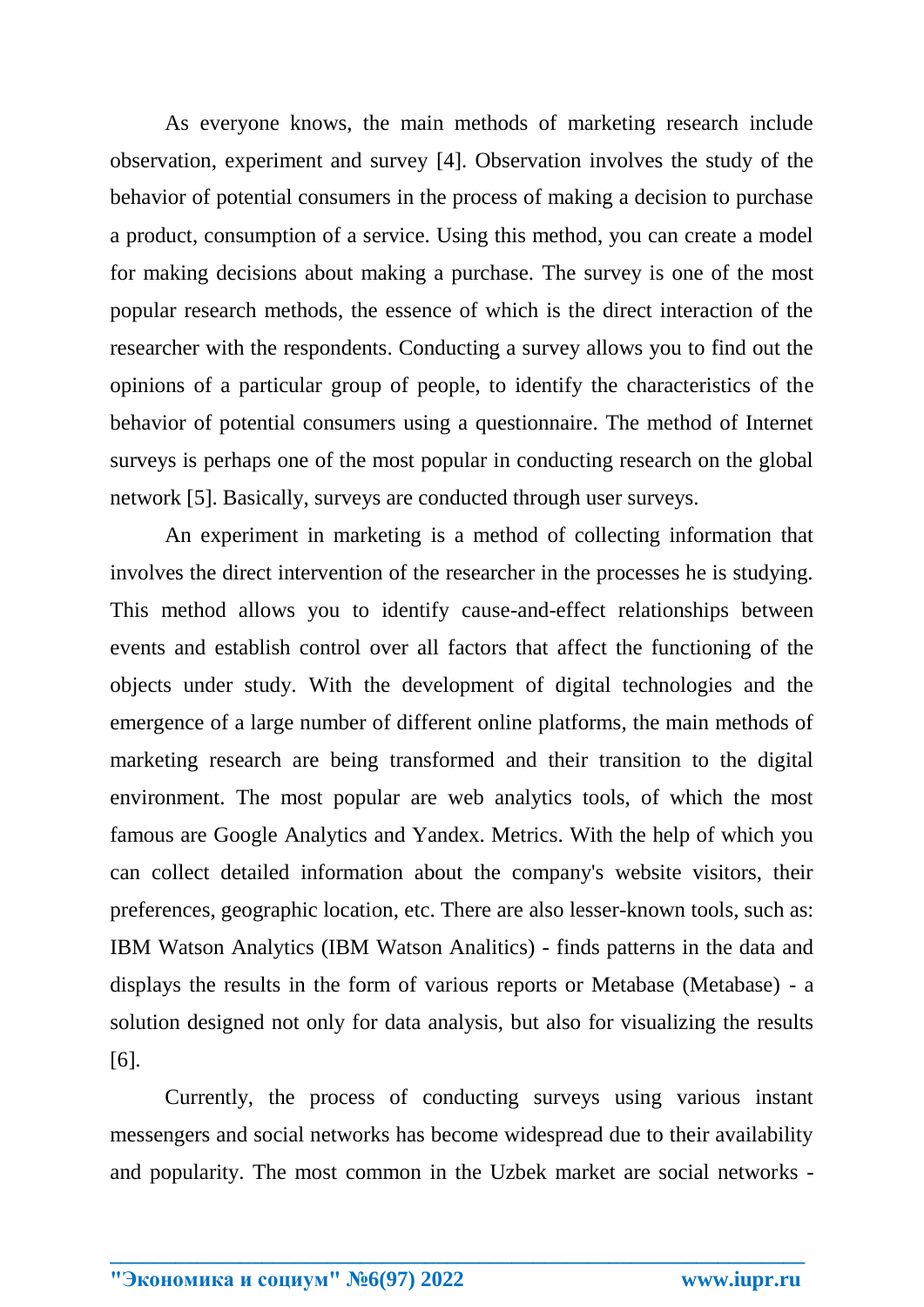Telegram, Facebook, WhatsApp, Viber, Instagram [7]. Respondents are encouraged by such traditional methods as payment of monetary or other material rewards for participating in the survey. Among the digital methods of marketing research, it is worth highlighting the conduct of online focus groups, which involves remote, in-depth interviews with respondents [8]. This method is effective in testing various types of goods/services and provides a high level of objectivity. In addition, significant methods of marketing research of the company are the study of forums, blogs and teleconferences, an important task of which is to study the opinions of leaders. Online focus groups are very popular these days. This form really has serious advantages over the traditional one, primarily because of the simpler organization. Through the Internet, it is easier to find the right category of people with a certain number of characteristics, in addition, it is easier to convene them - no one needs to gather in a certain place. In addition, the "online" form is only suitable when it comes to some intangible objects of research - a brand, logo, slogan, etc. Internet groups are almost useless when it comes to testing something - a product, packaging and other things where people need to "manually" test a product [9]. As part of the observation method, such a tool as the search and analysis of customer reviews in the Internet communication and information network has been widely developed. With the help of the results obtained, the optimization of product output, the improvement of the assortment and the process of customer service are carried out. It should be noted that with the development of modern technologies and the process of digitalization, which covers all spheres of life of modern society, an increasing number of enterprises are switching to the use of digital technologies, since due to the growth in the volume of data, it becomes impossible to analyze them manually. Creating conditions for the digital transformation of industry and the formation of a single digital space for industry is a priority area of cooperation for a number of states.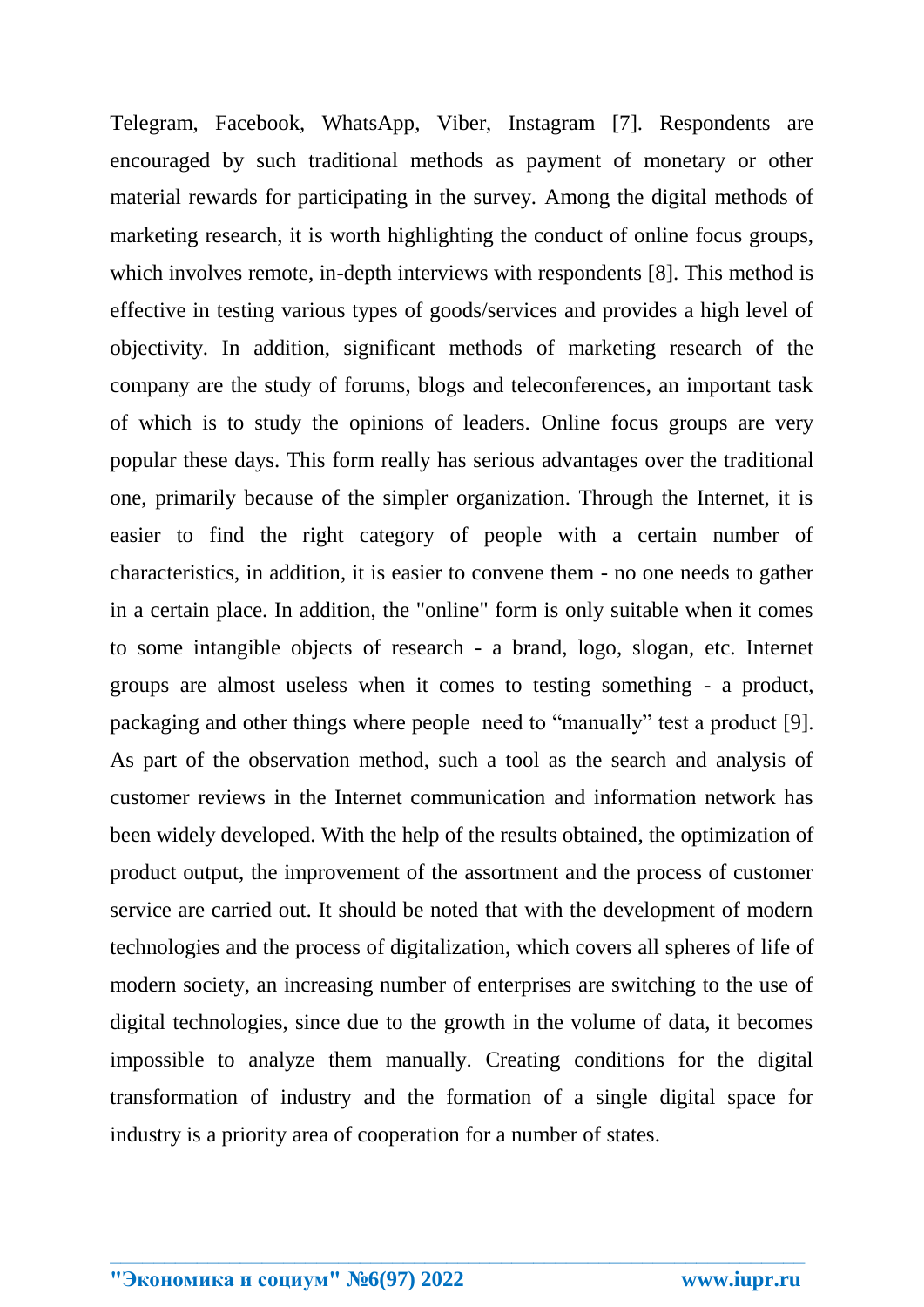Based on the above, the following conclusions can be drawn: the transformation of marketing research tools is dictated by the peculiarities of the current stage of development of the digital economy, where an increasing number of enterprises go online; in view of the increase in the volume of information and the complexity of conducting market analysis, enterprises need to apply marketing research methods, taking into account the digitalization process; the most common digital channels of communication with respondents are social networks and instant messengers.

## **REFERENCES:**

1. Official website of state statistics URL: [http://www.stat.uz](http://www.stat.uz/)

2. Suvorova S.D. Auto-funnel of sales as the main trend of marketing communications // 18th International Scientific and Practical Conference, 134 INNOVATIVE ECONOMY: PROSPECTS FOR DEVELOPMENT AND IMPROVEMENT, No. 2 (44), 2020 / Fin. un-t at the Rights. University under the Government of the Russian Federation, Kursk branch, 2019. - 409 p.

3. Kotler, P. (1997) Marketing Management: Analysis, Planning, Implementation and Control, 9th edn (Englewood Cliffs, N.J.: Prentice-Hall).

4. Lancaster, G. and Massingham, L. C. (1993) Essentials of Marketing (Maidenhead: McGraw-Hill)

5.<http://iqtisodiyot.tsue.uz/sites/default/files/maqolalar/21>

6. https://courses.lumenlearning.com/suny-marketingspring2016/chapter/reading-the-marketing-research-process/

7. https://www.appannie.com

8. http://powerbranding.ru/rynok/plan-analiza/

9. Tropynina N.E., Kulikova O.M. Digitalization of technological processes - the basis of innovative activity of industrial enterprises // In the collection: Institutions and mechanisms of innovative development: world experience and Russian practice. Collection of scientific articles of the 8th